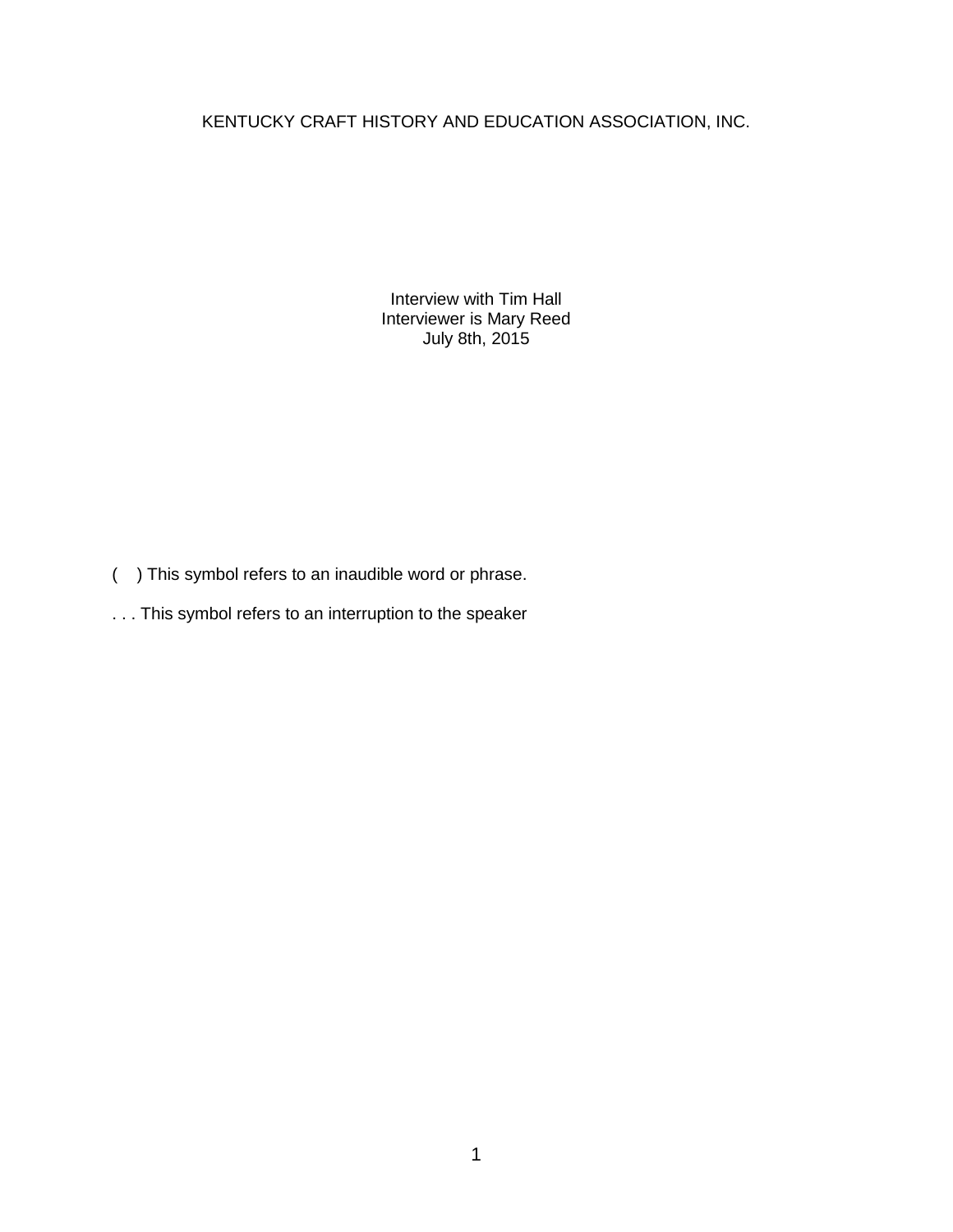Cameraman: Okay, Mary. We're rolling. Whenever.

Reed: Okay. We're rolling.

Cameraman: We do have bird noise, if you care.

Reed: Oh, I think that's nice since he's a bird carver. I think that's very appropriate to hear that in the background.

Hall: Listen, if I start to get this to work on it, to show her the steps, where should I be, right here?

Cameraman: That's fine. If you . . . I think we're going to try to get a little bit of you doing that afterward. So if you want to pick it up and show her, you can point to stuff. But actually work on it?

Hall: Well, I won't be working on it. That's kind of a demonstrating piece that shows the different steps.

Cameraman: Yea. That's fine.

Reed: My name is Mary Reed and I'm here with Tim Hall in his studio in Ravenna, Kentucky. Today is July 8th, 2015. This interview is being done for the Kentucky Craft History and Education Association and it is our mission to record the history of our craft luminaries. Thank you, Tim, for agreeing to this interview. Can you start off by telling us a little bit about yourself and your family?

Hall: Well, I've lived here in Ravenna all my life. My family came to Kentucky in 1779. They came to Boonesboro, so I'm a seventh generation of Halls that has lived from here to Boonesboro. My father worked on the railroad here in Ravenna. So I've lived all my life here.

Reed: And your immediate family?

Hall: I have two daughters and a wife. Couple of grandkids and they keep us pretty active.

Reed: How did you get started in woodcarving?

Hall: Well, I started out just doing some carvings as a, kind of like a hobby. I wanted to make some decoys to duck hunt with and I thought I would make some out of wood. That didn't go too good. (Laughter, Mary) Wood decoys are pretty heavy. So I was just doing it as a hobby. After I married, I made a living as a carpenter. We framed houses and did any kind of carpenter work. And the carving was just, as I said, something just kind of a hobby. Then in the late '70s, early '80s, I guess you would remember the interest rates went to over 20% and we went from having all kinds of work to do to not having any work to do because people weren't framing houses and building houses. Market just quit for a while, so I got out of work and about that time my wife, she was pregnant with our youngest daughter and she got to where she was going to have to quit work and I got a job at a little woodworking place over in Stanton and made very little money. Less than 4 dollars an hour. But we took care of us. We got by and I was, like I said, doing the carving on the side. I was mostly doing ducks. And the eighth carving I made, I sold to a guy over in Lexington for I think about \$200, which was a pretty good sum to me at that time because I was working out in the hot sun for \$200 a week, so I realized there was a market for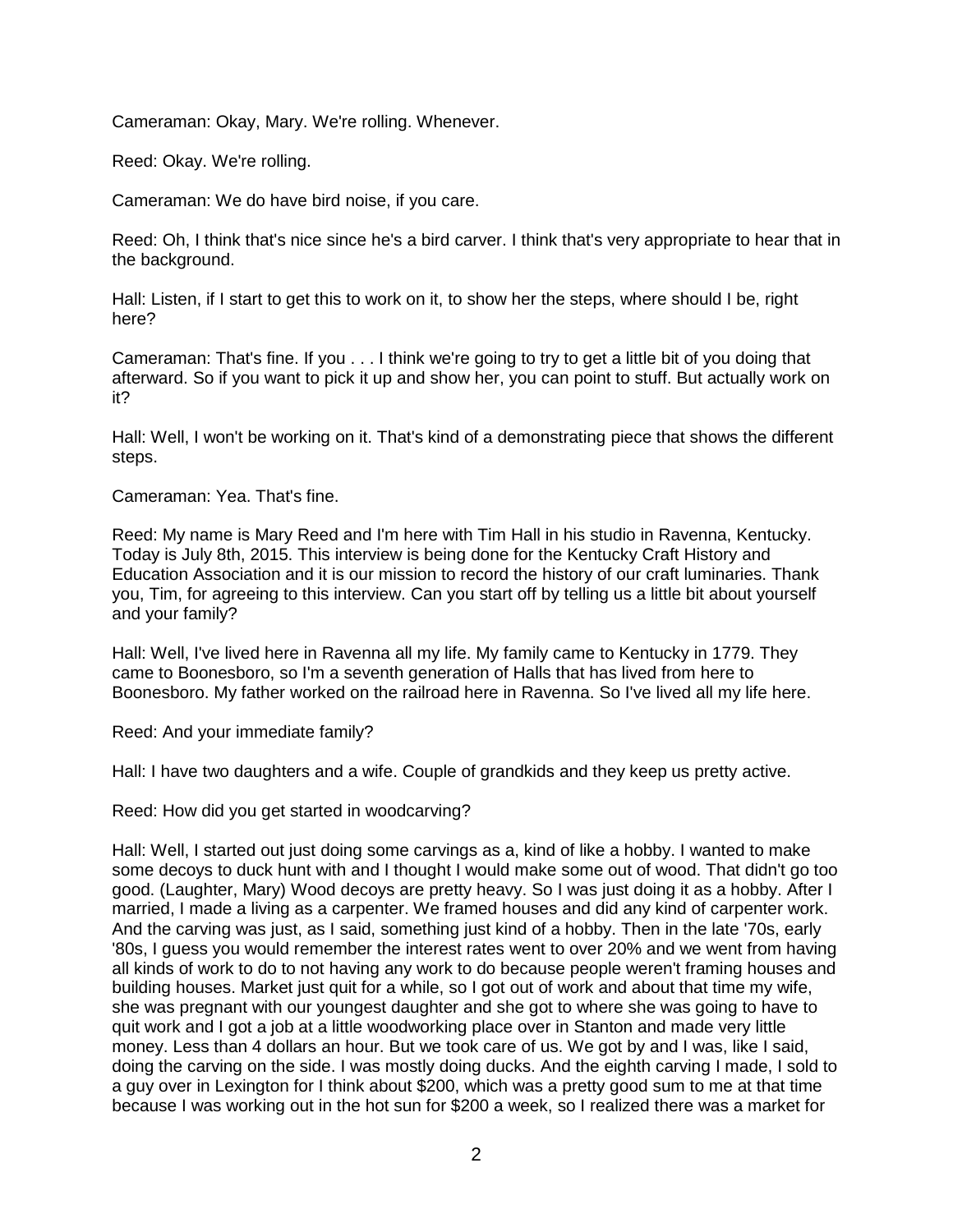my work if I could just tap into it. So I started trying to get into the Kentucky Guild and I did get in the Guild about, I guess, maybe '79 or somewhere along in there. I started doing a few fairs. I didn't have a lot of success then. But that's pretty much how I got started. It was not where I just quit my job, I wouldn't have done that, you know. But it was just circumstances and always feel like the Lord made an opening for me to pursue my carving.

Reed: Are you self-taught or did you study under someone?

Hall: Self-taught, you know, I'm still learning. I still try to improve everything I do and I'm fascinated with nature, you know, I always am inspired by what I see out in the natural world.

Reed: I can hear birds now. (Laughter, Reed and Hall)

Hall: My models.

Reed: As an artist. What inspires you?

Hall: Well, like I said . . .

Cameraman: I'm adjusting something. Go ahead.

Reed: Want me to ask again?

Cameraman: No. No, that's fine.

Reed: Okay.

Hall: Well, like I said what I see out in nature. I've always been an outdoorsman, you know. Hunter, fisherman and birdwatcher and what I see out there, the beauty that I see in nature is even though I'm close to 60 now, I'm still thrilled with what I see out there. I'm still fascinated, I'm still just like a little kid when I see things that interest me, you know. I did a pileated woodpecker one time and it was because I was watching it in the woods through binoculars. It was up in a tree and it keep dipping it's bill in a little hollow in the tree and that hollow held water and it was like its own private little drinking fountain. Way up in a tree. And I came home and carved that and it was a pretty monstrous piece, really. Something that hung on the wall. I carved a section of the log and the whole nine yards. And when I got it done, I told my wife, I'll never sell that and I sold it pretty quick.

Reed: As an artist, do you have a hard time letting go of your work once you've finished it because you're so attached to it?

Hall: Well, my family has this habit of eating (Laughter, Reed) so in order to support that habit, I've pretty much had to sell everything I've ever done. I don't have a collection of my own work. People don't believe that, but I don't have a collection of my own work. Have to sell it, you know. It's a living, you know. That was always my goal, to make a living. I didn't want to be famous. I didn't want to be the best woodcarver. I just wanted to make a living. You know, there's a scripture in the bible that says, "Make it your ambition to lead a quiet life. Mind your own business and work with your hands" and that's pretty much what I've done and it suits me just fine, you know I sit out here in this old shop and work and maybe listen to books on tape or radio or something. Pretty much at peace with the world.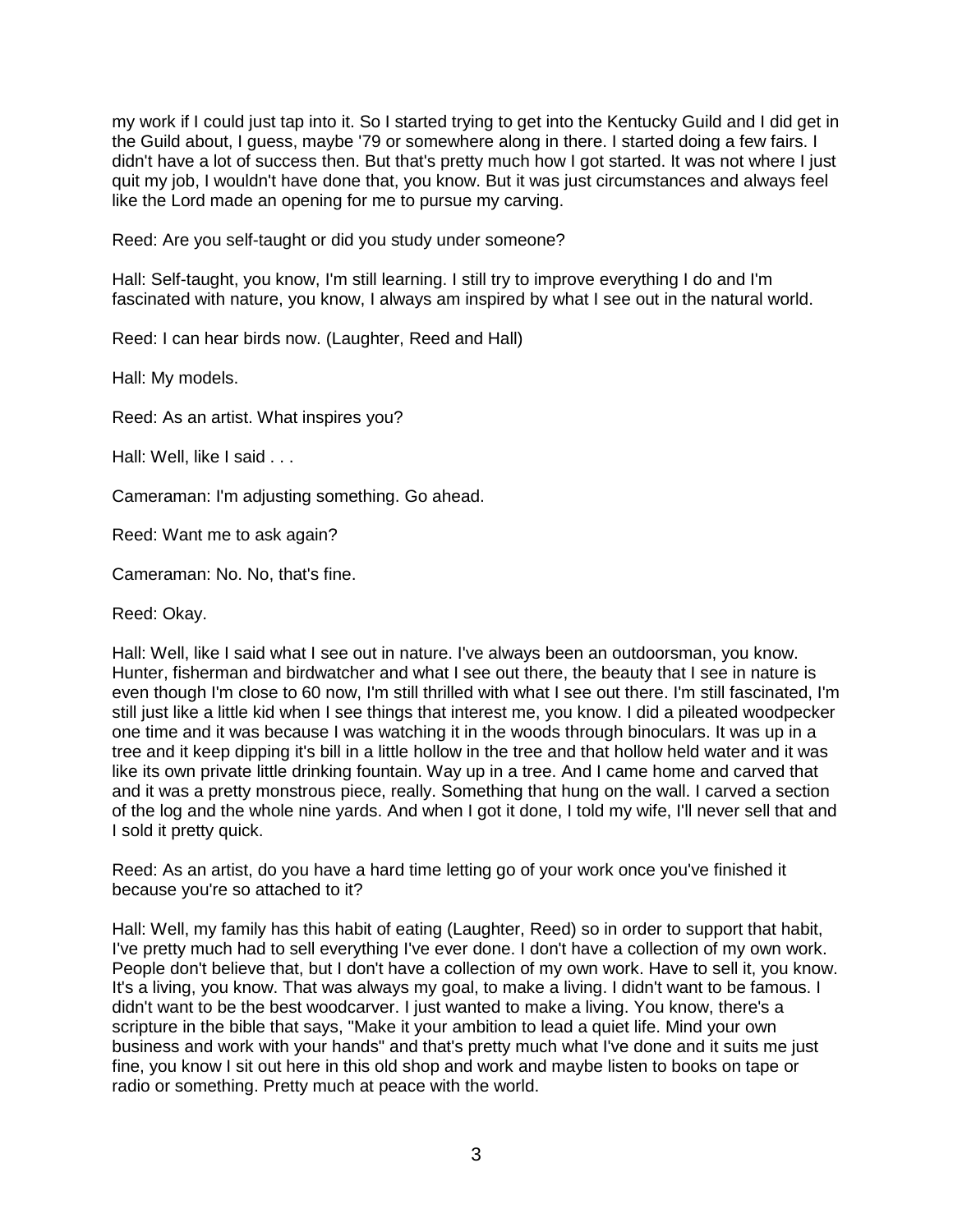Reed: Tell us a little bit about your studio. It's a little, small comfy space here.

Hall: (Laughter, Hall) Well, my studio is disguised as a beat up old garage out behind my house which is what it is. When I started carving, thank the Lord, I have a very understanding and supporting wife, you know. I started carving on the kitchen table in the house. Of course, there's quite a bit of dust involved and that kind of thing. It never bothered her. She never fussed about it or anything. Once I started doing better and selling more work, I realized I had to come up with a better place to work. So I moved out into the garage here and this thing was built back in the twenties so it's seen better days. At that time the floor was pretty much on the ground and part of it, when we got a hard rain, would actually flood. There's been a water puddle in the floor and not wanting to hurry in to anything, I guess that's kind of my motto. I worked like that for a lot of years, you know. Finally, I bit the bullet and took off work and used some of my old carpenter skills to put a new floor in this place, which when I did that it puts you closer to the ceiling so real tall people, kind of, have a hard time getting in here. The top of it is kind of like a suede back mule, it kind of bows in the middle. So if they come in on one end, they might be able to stand, but when they get to the middle, their head's hitting the ceiling, but it suits me just fine.

Reed: (Laughter, Reed) It's your man cave.

Hall: Right.

Reed: That's a great story. Can you take us through the process of how you start one of your carvings?

Hall: Sure. I start out with a square block of wood. I use bass wood to carve from. The first thing I do is a lot of study. I look at a lot of photographs and I make two patterns. I make a top view or a plain view, as they call it. And then I make a profile view. And I draw those patterns on the side and on the top of the square block of wood. Then I take a band saw and I cut out the top view and I save those pieces and put them back on there. Then I turn it up on its side and I cut out the profile view. That gives me something that looks like that. So I've got two dimensions. I've got the profile and the plain view. Then I start to use an old tool that belonged to my grandfather. He was a fellow that could do just about anything. He worked on guns, made gun stocks for hammer handles or whatever you needed, he just made with his hands. So I have an old draw knife that belonged to him and its real good metal, really an old tool, but it will . . . You can get it razor sharp. I start to cut these edges off and round the bird down to get the . . . Starting to get the overall shape here you can see. After that I sand that smooth and I draw a feather pattern on the block and then I relief carve each one of those feathers. I use rotary tools now. When I started out, I had a five dollar set of Exacto knives and I dug that wood out of there and I came up with a better way of doing it. The rotary tools actually do a finer job. But I relief carve each one of those feathers and then I sand those down smooth, then I come back with a real fine line wood burner, these little lines you see here, each one of those are individuals strokes of a wood burning tool. It actually burns down into the wood and gives it a texture. Then I take a soft brass brush and go all over the carving and brush any loose carbon out of those cracks there, the slots that I've burned. And then I paint over that with several layers of oil paint. I like artist's oil paints. It gives me time to blend the paint.

Cameraman: I want to get some cutaways, some close-ups of you with that. If you could just run through that process again. Quickly. You don't have to do every detail, but I just want to get your hand moving over stuff you're describing.

Hall: You want me to do that one?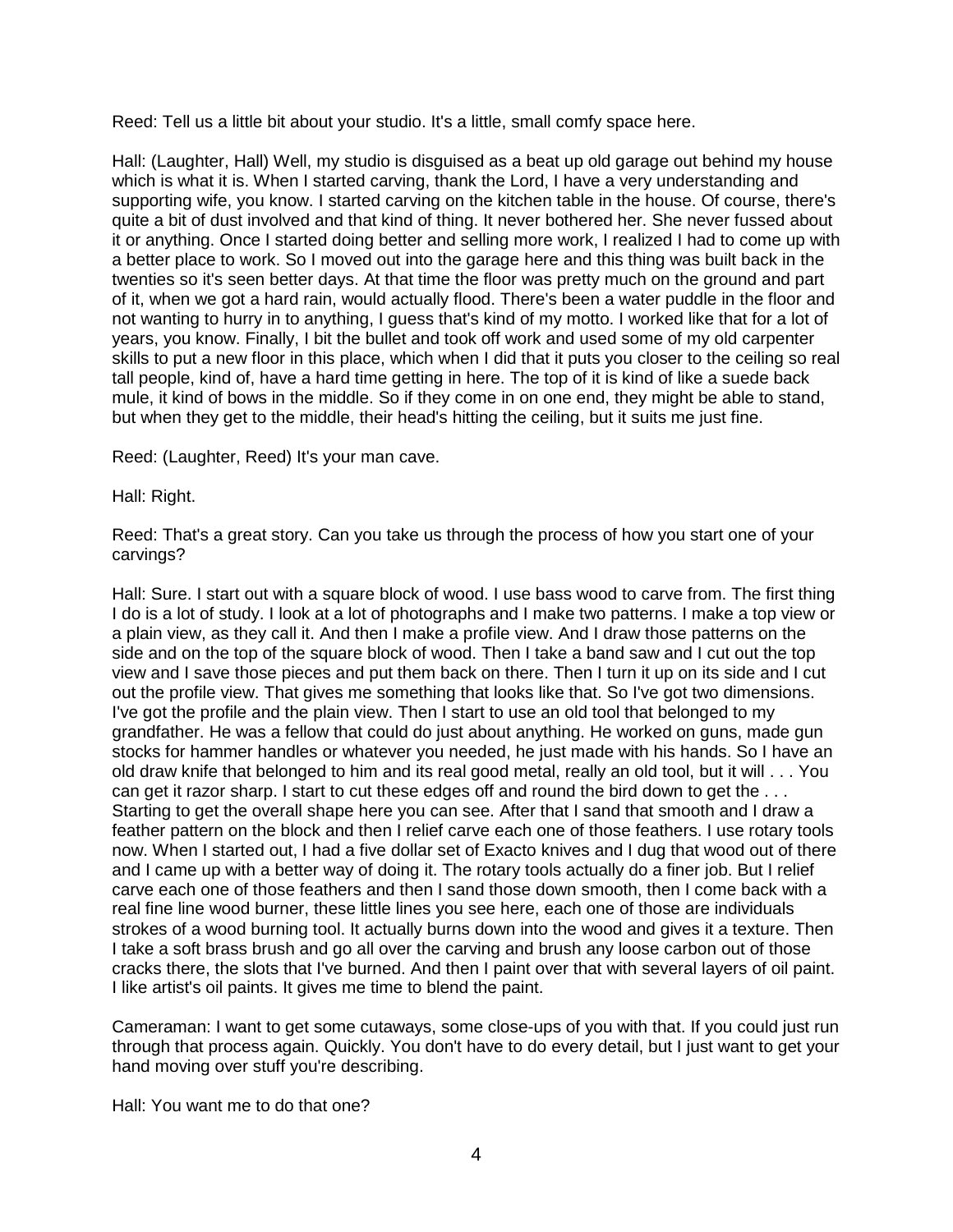Cameraman: No, that one. That way, if the editor wants to cut in . . . I don't know what's going to be done with this.

Hall: I mean, do you want me to do it with a pencil or something?

Cameraman: No, no. Just how you were doing it.

Hall: Just go back through the whole deal?

Cameraman: Yea, like I said, you don't have to go through every detail. Just roughly.

Hall: Okay. I start out with a square block of wood and I draw a pattern on the top and I draw a pattern on the side. I do a lot of study and look at a lot of photographs to get those patterns made. Then I cut that out on a band saw. I cut it out this way, and this way. That gives me the two dimensions, the plain and the profile view. Then I start to use an old draw knife that belonged to my grandfather to round the bird shape, rough it out. And after I get it roughed out, I sand the form down and draw a feather pattern on here. And then I relief carve each of these feathers and sand down smooth and then I come back with a real fine line wood burner. Each one of those lines you see there is individual strokes of that wood burning tool. And I take a fine brass brush and brush that carbon out of those slots in the wood and I paint over that with several layers of artist quality oil paint.

## Reed: The eyeball.

Hall: The eyes are glass eyes. Those are taxidermy eyes. I drill a hole in the head larger than what the eye is and then I fill that with an epoxy or plastic wood and put that eye in there and bring some of that out around the eye that will hold that in. And then you let that set up and then you have to sand that down and if you hit the eye with the sandpaper one time, you start over because you've scratched that eye. Get out the rubber hose.

Reed: Is carving a flower different?

Hall: Quite a bit different. They have a lot of the more intricate ones are several different pieces of wood. I've gotten now where I use a different kind of wood on those. I use tupelo, which is a little bit softer and doesn't break as easy. I started the flowers, kind of on a, I guess a dare from my sister. She got interested in wildflowers way back in the seventies, early seventies or probably late sixties and early seventies. She would go out in the woods and take pictures of the wildflowers and take me with her and I got interested in them then. I fixed a flower for my mother. It was a flocks. It was pretty crude. I was just kind of flat. We were discussing it and a lady slippers was one of her favorite flowers out in the woods. Pretty impressive. They're a wild orchid that grows in Kentucky.

## Reed: Is that a lady slipper?

Hall: Yes. It is. A pink lady slipper. She said something about you couldn't ever do one of those and I guess took it on myself to prove her wrong, so. That was in probably the late seventies that I made the first lady slipper that I'd ever made. I'd never heard of anybody carving flowers before. You know, I'm pretty sure that I originated that. It was original to me, I don't know if any other people were doing them. So I started doing the flowers, which were kind of a unique piece and then I started combining doing wildflowers with birds and that's been pretty popular for me.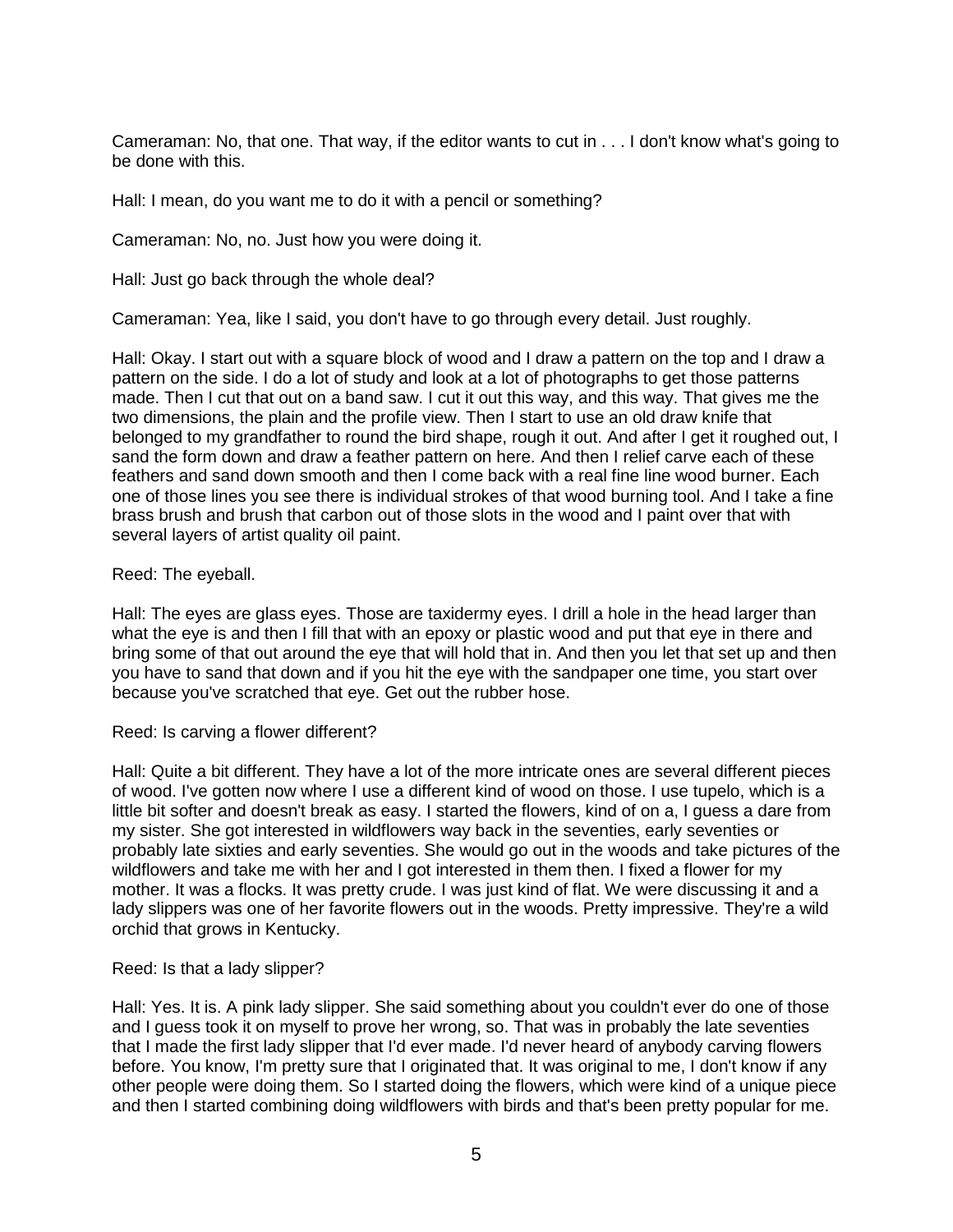Reed: They're beautiful. Absolutely beautiful. You do your ducks and your birds out of basswood and your flowers out of what kind of wood?

Hall: I use a lot of tupelo now. I still use some basswood maybe on the leaves or something. The stem on that lady slipper there is a piece of hickory because it's real tough. That flower there is all wood. It's 100% wood.

Reed: Is tupelo a local wood?

Hall: No. Probably you can find some of that in western Kentucky. It's a member of the gum family. Grows more in swamps and swampy areas than it would here, you know.

Reed: Right now, I feel like we're in the swamps, lots of rain. (Laughter, Reed) What are the tools that you use mostly?

Hall: Well, I use anything to get the job done, you know. I saw some guys one time that were making some walking canes and they were telling me about how they cut the tree down with an axe and then split the wood out and work it all down just with hand tools and how many hours it took them to do it. But the deal was that they had so much time in it that it wasn't practical. I use whatever it takes to get the job done. The first thing I use is a band saw to cut the outline out. Then I use a draw knife, which is a pretty ancient tool. It's just a blade about ten inches long with two handles that you draw towards yourself. It's an excellent tool for roughing things out. You've got a lot of control on it. I've made things to work with. In fact, I've got one tool there I made out of a washing machine motor and a flexible shaft and it's got a sanding drum on that. I use that for some rough sanding. And then I use a Fordham tool, which is a tool kind of like something similar to what I dentist uses. It has changeable bits in the hand piece and I use that for detail work and then I do a lot of wood burning. They've come a long way. When I first started out, all the wood burning tools were the old fashioned kind that kind of got warm. They didn't really burn very well. The first thing I did . . . The first wood burning I did, I used one of those, old type, and then I experimented with making a wood burner out of ( ). And that worked a little better, but not a lot better. And then eventually, they came out with more of a modern one, like I use today. They don't have a heating element up in the handle. They have the wire that you use to burn with is actually the heating element and you flatten that out and it's flattened out almost like . . . I sharpen it just like you would a knife, so you can get real fine detail with it.

Reed: Yea. I can see that. And I understand about the handles of those old ones . . . those cheaper ones I guess, get very hot.

Hall: Get pretty warm.

Reed: Yea. You can't hold on. You have to quit and go away for a while.

Hall: It's important to me, because, you know, there are many days that I came out here early in the morning and all day long I've got that wood burner in my hand, you know, until 6:30 or something at night. So I do that on a regular basis.

Reed: So you've been carving for how many years?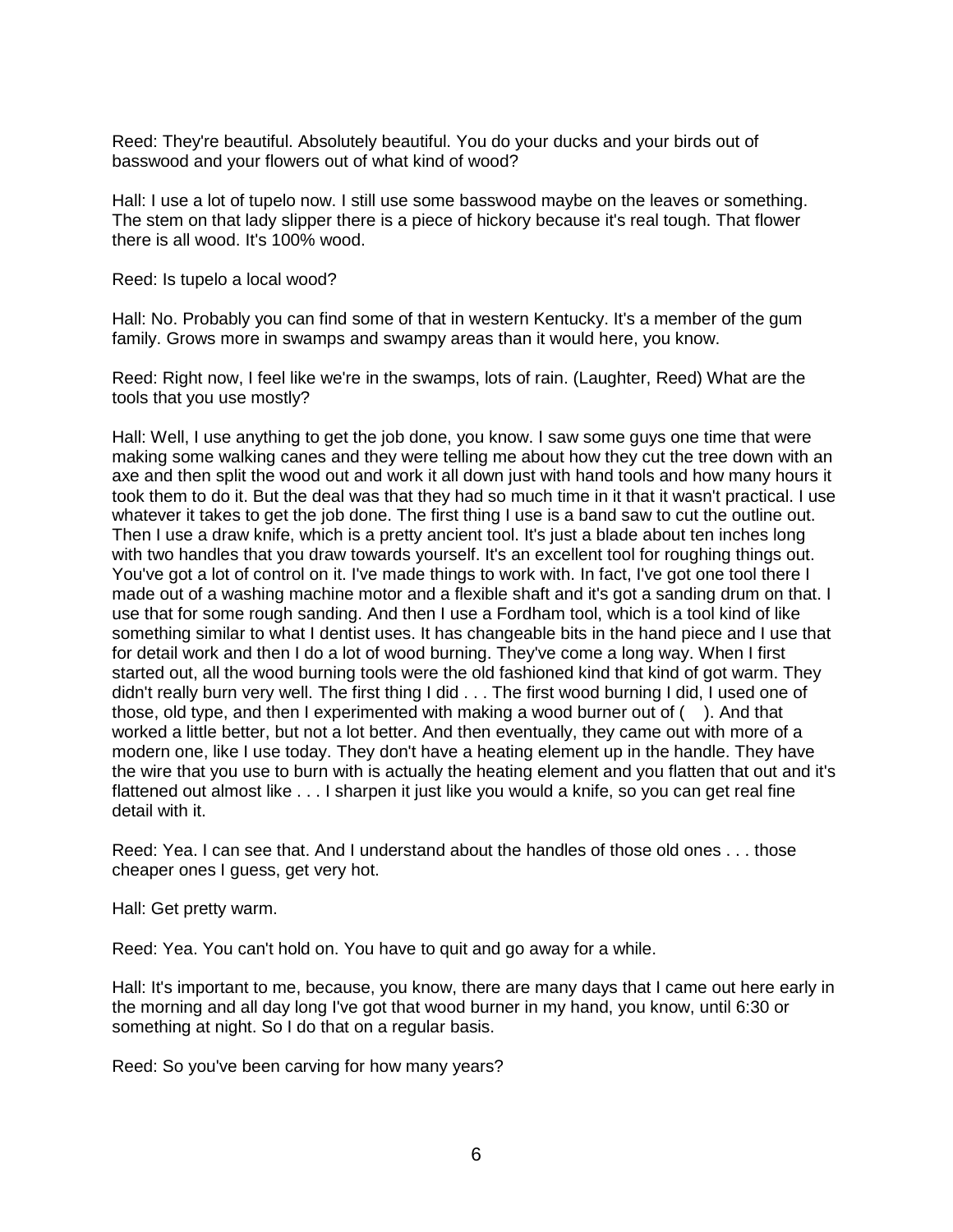Hall: Let's see. I started carving in the late '70s just as a hobby. I've been doing it full time as my sole occupation since about 1981. I got the start of that . . . We never did finish talking about that, how I got started. I was pretty discouraged about the work because I did an art fair or two and I guess I was expecting to sell quite a bit of work and didn't do it. The job I was telling you about a while ago, it was a woodcraft place over in Stanton that made chairs and that kind of thing. Well, lo and behold they were going out of business and here again, always try to give the Lord credit for taking care of me. When my youngest daughter was born in Estill County Hospital if that tells you anything. That was a long time ago.

Reed: When they still delivered babies.

Hall: Yea. Doctor Virginia Wallace. Of course, we were just paying it. Hadn't paid for it, you know. I think she charged me, I think it was like \$500 or something for the hospital and I forget what Doctor Virginia charged. It wasn't much. But anyway, as I was going up the steps to go see my wife after work, there was a guy I met on the steps and he said something about, "Don't you make those ducks and thing?" and he said, "I'd like to get one". So, there right when I needed some money. To me, it was just like God was handing me that money when I needed it, you know. Lo and behold, about the time my wife was getting ready to go back to work, she's a beautician, the place where I worked went out. And it was in the winter, you know, and there wasn't a lot going on, you know, carpenter work slows way down in the winter anyways. So I was going to, when the spring came, get out and get some kind of job regardless of what it was. I've done all kinds of manual labor and things in my life. ( ) carrying and building barns and that kind of thing. So I was ready to do, you know, whatever it took. But then I got an invitation to a craft show that at that time John Y. Brown was the governor of Kentucky and his wife was really interested in arts and crafts and she saw the things that people in Kentucky were producing and she thought, hey people need to know about this and we need to connect these people with people that can afford to buy it. When I heard about it, they were having this show over at the horse park over in Lexington. And if it had cost anything to go, I wouldn't have went, you know, I wouldn't have had the money and I told my wife, I said, "I'm going to give this one more shot, with my carving". Because I was, you know, pretty discouraged about it as far as, had know no idea you could make a living, living in Ravenna, Kentucky, being a woodcarving, you know it's just so alien the thoughts of everybody and even to me and my wife was always supportive, you know, she never was, "Get out and get a job" or like that. She was always, you know, a good critic for me. She would tell me what didn't look right, which is very valuable for an artist. Get somebody to tell you what's wrong with something.

Reed: Sounds like she believed in you. And still does.

Hall: She did! Why, I don't know, you know. (Laughter, Hall and Reed) They had that show there and I said, "I'm going to give it one more shot. I'm going to go to that show." And I had a pretty good collection of work put together and it was run by the state and to be perfectly honest, you know, I was not too high hopes about it, because I've never had any kind of political connections or anything like that, I was really, you know, not expecting much. When I went in over there, I asked them where I was to set up and the lady told me, said "Well right there at the front door". Which was the primo spot, you know. There were some people down in the basement, you know and . . . But anybody that came through that door had to walk past my things. I think I sold about \$1700 worth of carvings there at that show. And that was like \$17,000 to me now, you know, I mean that's still . . . It was a lot of money to me. When you're making you know, \$200 a week. That was a lot of money to me. More than the money, it was an awakening to me that there was a market out there for my work and it was kind of like, you know, if you're raised with the mentality of not seeing a lot of art or knowing that it's valued, you know. It was a real eye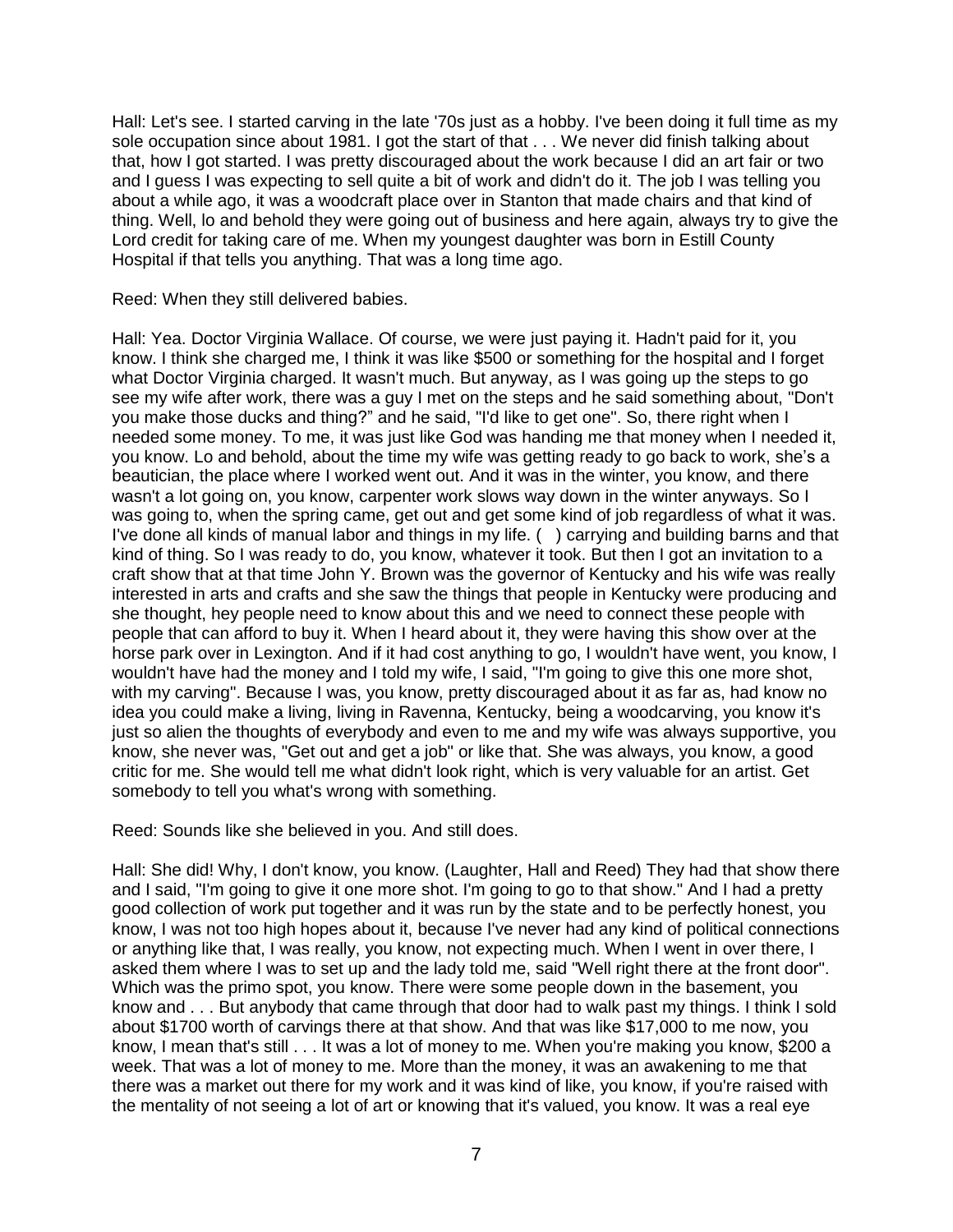opener for me, like hey, people really do like these things. There are people who are willing to pay for that. So that was a ( ) awakening, plus it was a financial boost to me. It encouraged me. When Phyllis George saw the success of that show, it just cranked her up and she actually wanted to help people, you know. I can't get over that she was so interested and so she started trying all kinds of different things. She started, I think it was called the Department of the Arts at that time and they decided that they were going to have these shows on a regular basis. During that time they had two shows. They had one in Lexington and they had one in Louisville. Two a year. On the side, she was a . . . I know we met somewhere, I forget the details, somewhere in Frankfort one time, in a parking lot. She had a bunch of people bring some things and she had buyers from maybe Bloomingdale's or somewhere and we met in a parking lot down in Frankfort and sold some of our work, you know. But she started having those shows, two, like I said, two a year, for a while. And they were highly successful. They had buyers that came from everywhere. It was a steady market for my work and I realized that I could . . . There was a demand there and it was a viable option for me to make a living, you know. In about 1984, there was a company called Takashimaya that has a chain of big stores in Japan, plus they have a store in New York, I'm told, maybe other places in the country. But it's a big chain of stores and some of those buyers came by and saw my work and started talking to me. And they put together something they called an American Fair. And they asked me if I would go to Japan and show my work over there, demonstrate it. I had to say, I was a little apprehensive about it, you know. Japan is quite a ways from Ravenna, Kentucky, but I did it for the money. You know, I have to say, I did it for the money. (Laughter, Reed and Hall) I needed a new vehicle and pretty much the proceeds from that trip bought us an old station wagon so I sucked it up and went. And there were, I think, maybe four or five craftspeople from Kentucky that were selected to go. They came here . . . It was really funny. When they were talking to me about going, there were, I guess, four or five Japanese gentlemen that came here to my house, you know, and maybe one of them could speak English and they were in my shop. It didn't have a floor in it at that time, you know, or just partial floor. And I decided I was going, you know. I prayed about it, you know. I decided I was going. It's really funny, I make all these devices and things to hold ducks while I'm working on them and that kind of thing. They came out here in my shop and they were measuring the bench, you know, getting the height on the bench. They took dead drawings of some of the holding pictures that I had made to hold the ducks to work on them. I shipped a bunch of wood over to Japan. They were already cut out, you know, roughed out on the band saw. And when I got there, they had a bench to the correct type. They had a holding device for those ducks that looked a whole lot better than the one I had. It was all nice and neat and they had that all set up so I could just start to work there. I was in four different cities in Japan and I pretty much demonstrated the carving and it was a big draw for their stores that was the thing, not so much to sell my work but as a draw. And the Japanese people were very, very interested and extremely polite. They treated us like we were, you know somebody ( ). They were really nice to us, but what really got me was the respect and the interest they showed in my work. They just made me want to stay longer and put all I could put into it, because they treated us so nice.

Reed: How long were you there?

Hall: I think about 3 weeks. Like I said, we went to four different stores, or I was.

Reed: Now, did you sell there or were you paid to go to different shops?

Hall: I wasn't paid anything to go. They bought a certain number of pieces from me and they had like a display of those pieces. I think it was probably about maybe four ducks in each store.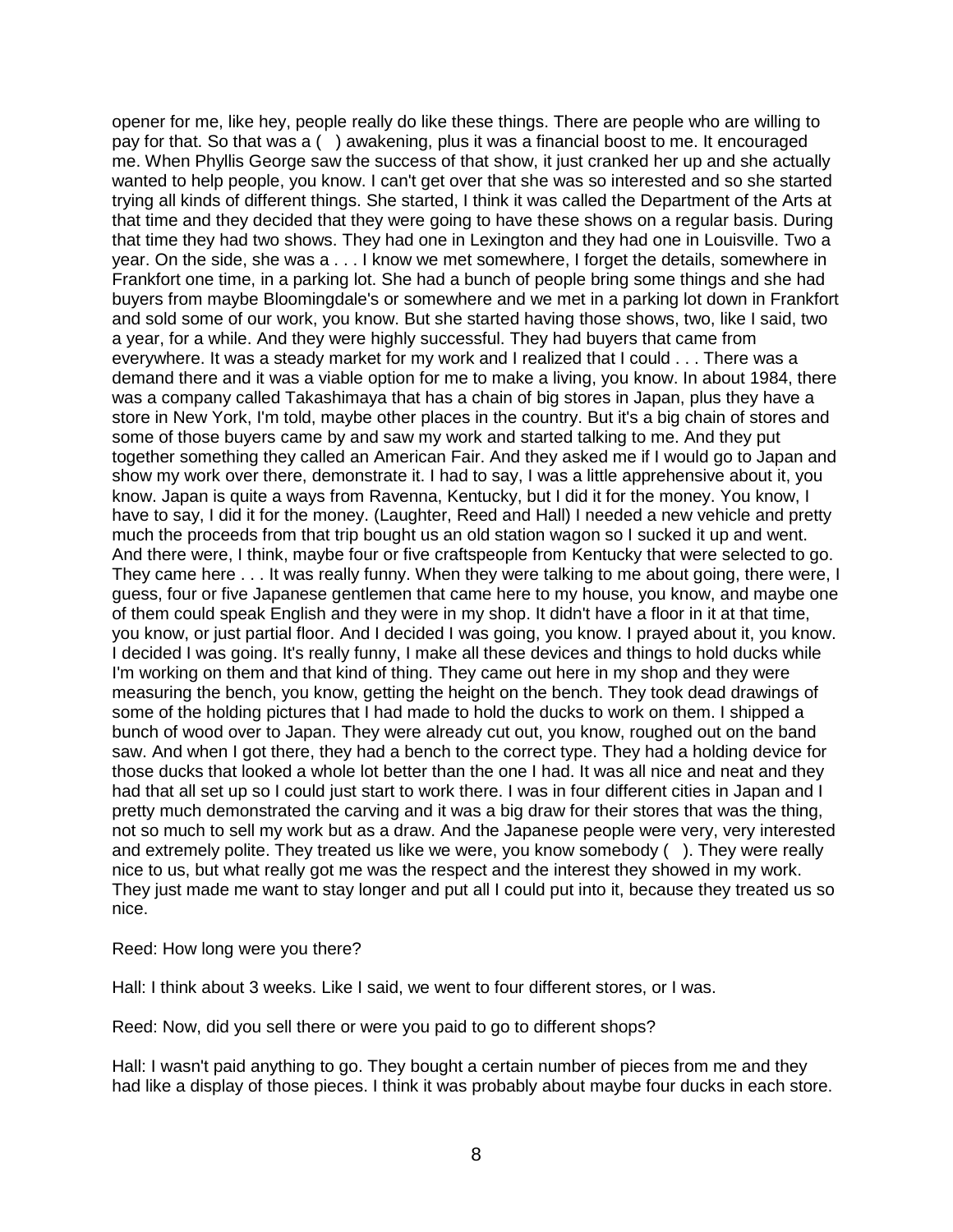And I don't know if they later sold them or what. They didn't really pay me anything, like a wage or anything, but they bought, I think it was \$5000 worth of work from me, you know.

Reed: Did you have a host family?

Hall: No, we stayed . . . They put us up in nice hotels and we rode the subways to work and we were treated first class.

Reed: Now, did your wife travel with you?

Hall: No, she didn't.

Reed: Okay. Have you been back?

Hall: No.

Reed: Once was enough? (Laughter, Reed)

Hall: Well, I liked it real well, you know, but it's just, you know, I like the country. I don't care much about those big cities.

Reed: So, over the years, approximately how many carvings have you done?

Hall: Well, I sign and number everything I do. I put 'Made by Tim Hall with God's Help' on the bottom and early on I started numbering each carving. And to date, I've done a little over 2030 some carvings.

Reed: Do you date them as well?

Hall: I do date them. I sign them. I burn that inscription on the bottom and then I sign them in ink and put a date on them. Usually I put a date.

Reed: Do you keep a log of all the carvings you've done?

Hall: I do have a log of most of them, you know.

Reed: You don't really have any production line, you just more each one's a total individual.

Hall: Pretty much. It's kind of changed over the years, you know. At one time I did almost exclusively ducks and now I don't do many ducks. Ducks, for a while, were a big thing. Now they're not as popular.

Reed: Are they too common?

Hall: I don't know, you know, how things change, you know.

Reed: So, you're more into the rare type birds.

Hall: Well, song birds, you know, a lot of people like songbirds. I do hummingbirds also, with flowers. I do doves. I do some larger pieces, you know. Things in flight. I don't have any here today. Most of those are done on commission. I've done quail, doves and ducks in flight. I did a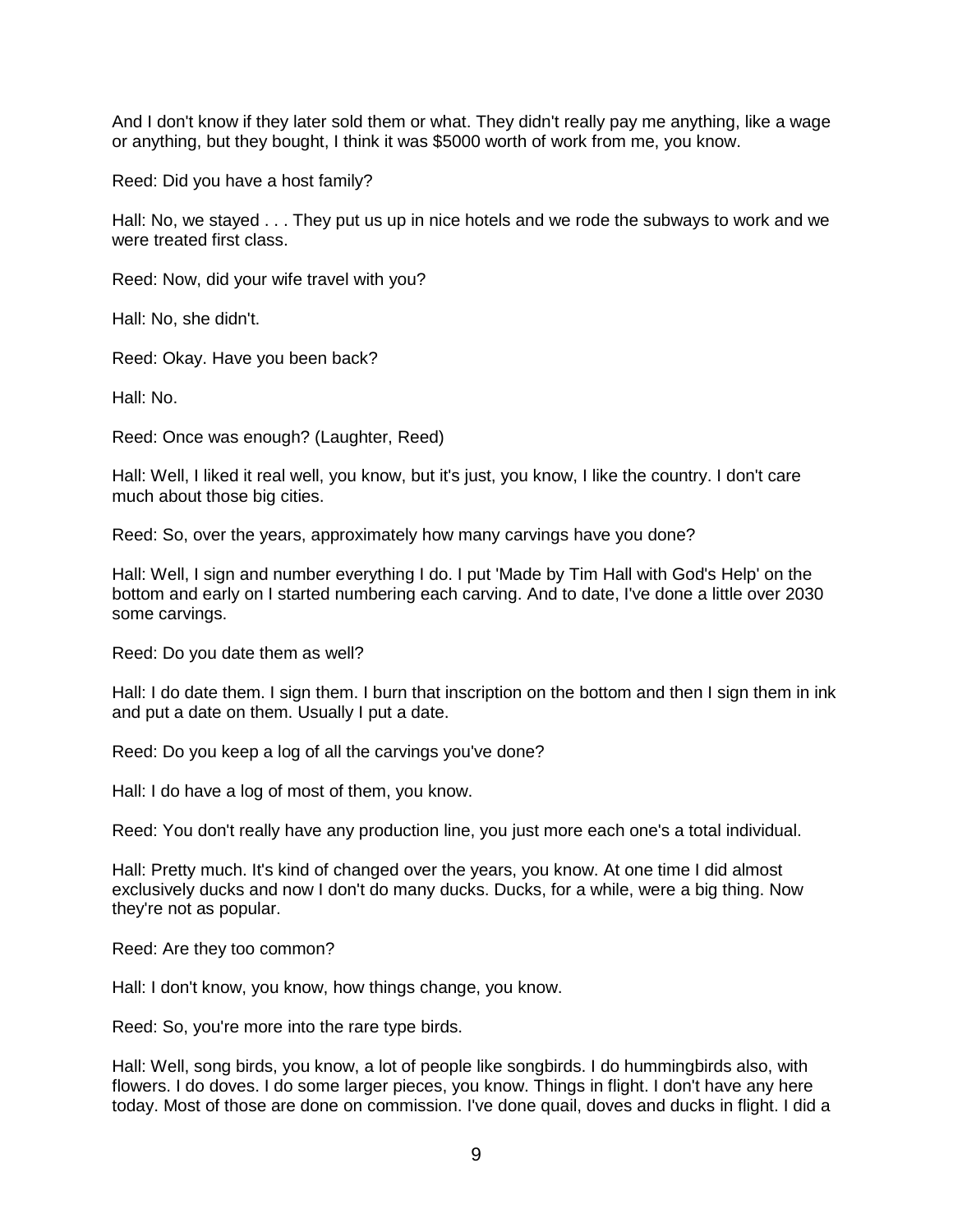life size pheasant in flight for a fellow one time. I do just about any bird. I do some fish, carved a few fish. I've done some animals, you know.

Reed: What kind of animals?

Hall: Well, I've done like a bobcat. Head for a bobcat. I did a small big horn sheep for a fellow one time. Mountain lion. I did a mountain lion for somebody once. I've done a moose. Elk, on smaller versions of course. Just about anything anybody wants, I'll try it.

Reed: Have you ever done a Kentucky wildcat?

Hall: Just the head. Well, I did some small Kentucky wildcats one time. I think I did about 2 of those. I do have one piece that belongs to my wife, it's a Kentucky . . . Well, it's a wildcat head, I don't know . . . I got the inspiration for that, I was out in the woods one day scouting for turkeys and I was in camo, you know and I was sitting down in kind of a little depression just being real quiet. I had a pair of binoculars. This bobcat went by me, going down the hill and there was a little creek down there and I was listening to turkey on the other side of the creek and I don't know if that cat was stalking that turkey or what. But what I picked up on, they blend into the woods so well you can't hardly see them. But it was going away from me and on the back of their ears there's a white spot. The back of their ears are black and white and from behind that will show up pretty good in the woods, especially if they move it. Well, that cat went down towards the creek and I just sat there watching it through binoculars. I looked and here it came back, started to come right back up through there. And it was going to pass by me probably about twenty yards away, so I started making a little noise, you know, in my lips like a mouse or something, you know. Well, that caught that cat's attention quickly. Here it came. It started stalking over there, you know. And I was watching it through binoculars and it kept getting bigger and bigger and bigger and I thought, man that thing's getting awful close. I took the binoculars down and it was, I mean it was close and it started twitching his tail like that and I thought uh oh, I'm getting ready to get jumped. So I stood up then and my nerve failed me. (Laughter, Hall and Reed) I stood up and when that cat, it was making leaps, I believe they were twenty feet getting out of there, you know, I scared it pretty good. I knew right where it was standing, you know, I'd marked a spot. It was a greenbrier or something there, pretty obviously spot. It was 13 steps from where I was sitting. But what got me was the nose on that thing. It was pink, looked like bubblegum or something, you know. So that's really what inspired me. It had nothing to do with the Kentucky Wildcats really.

Reed: Did you have your camera with you to take a picture?

Hall: I didn't have a camera then.

Reed: That would have been great.

Hall: Yea.

Reed: (Laughter, Reed) Approximately, I hate this question myself, but how long does it take you to complete a typical piece?

Hall: Well, a lot of things that I do are around a week, you know. Some things if they're large, something in flight, you know, some of those may take three weeks to a month or more. Everybody always asks me that question, like you say. Last year I think I did maybe 45 pieces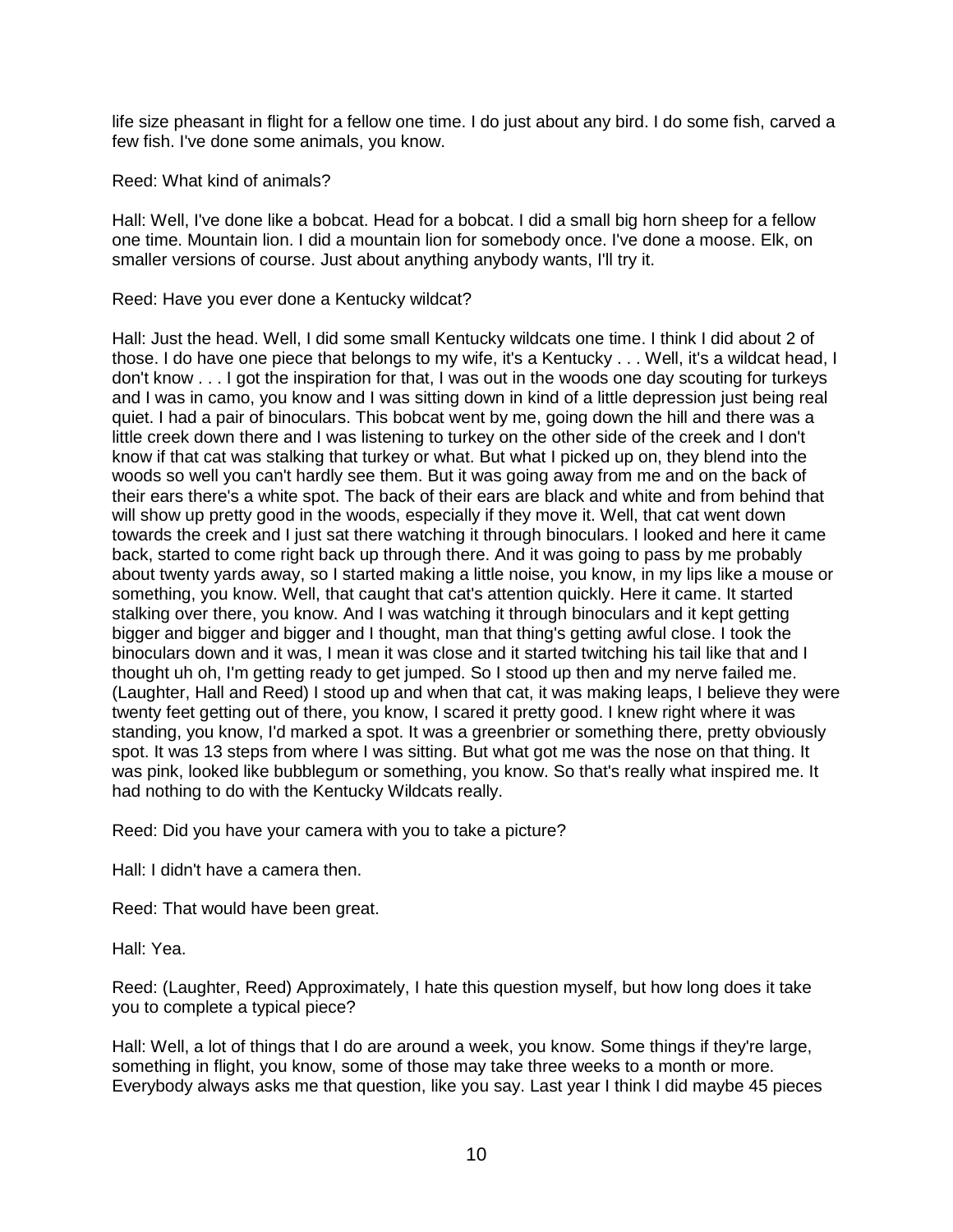for the whole year. It just depends on what I've got orders to do, you know, if it's smaller things I might do more or bigger things I might do less.

Reed: Okay. And you have to build inventory for shows or?

Hall: I do that. I try to have a few things to take to shows.

Reed: And you take orders off of them or?

Hall: Right. Plus, I have a book that has photographs of about everything I've ever done. People look at and I get some strange requests, you know. People ask me to do . . . I've done puffins and quetzal I guess you call it, is a bird from South America, did one of those, or central America. Resplendid Quetzal I guess is how you pronounce it. And I told the guy, I said, if you can give me enough pictures, you know, I can probably do it. So he was pleased with it.

Reed: Do you find that commissioned work inspires your creativity? Takes it to a different level?

Hall: It really does. It's something new, you know. I really get to be creative. I'm at my best when I'm doing that, you know. Having to do the study and the internet of course has been a godsend for me because of the . . . Used to and I still use, look at magazines you know, a lot of wildlife magazines. I have a world of books, you know. You can get book on . . . I've got whole books on great blue herons or Atlantic puffins. But now, in addition to that, if you look at images online, you know, you can see thousands or hundreds of pictures of a species. There's no substitute for study on doing these carvings because you can see a picture of a certain bird and you think, well, that's what it looks like, but there's a lot more to it than that. It might be a young bird. Of course, it could be a female, you know, in a molting plumage. So the more references you get the more you can determine what the bird really looks like.

Reed: The male birds are always so much more colorful. Correct?

Hall: Smarter too.

Reed: Oh, smarter too! (Laughter, Reed and Hall) I'll write that one down. What's your price range?

Hall: Well, the low end of things I do are like in the \$300 range and then it goes up from \$850 is kind of a medium price, I guess. Especially like the birds with flowers and they go on up there to several thousand dollars, you know, depending on what it is.

Reed: So, you work a typical day? 6 or 8 hours?

Hall: I usually am out here about 8:30 and I work until 6:30, you know. With the advent of the internet, which you have to do now, but I consider pretty much wasted time, you know, I started earlier than that checking emails and all that business, you know. But that's a pretty typical day for me, you know.

Reed: So you're at it every day, all day.

Hall: Oh yes. That's a great mistaken idea that people have that if you work for yourself, well, you just work when you want to and take a lot of time off and do what you want to do, but that's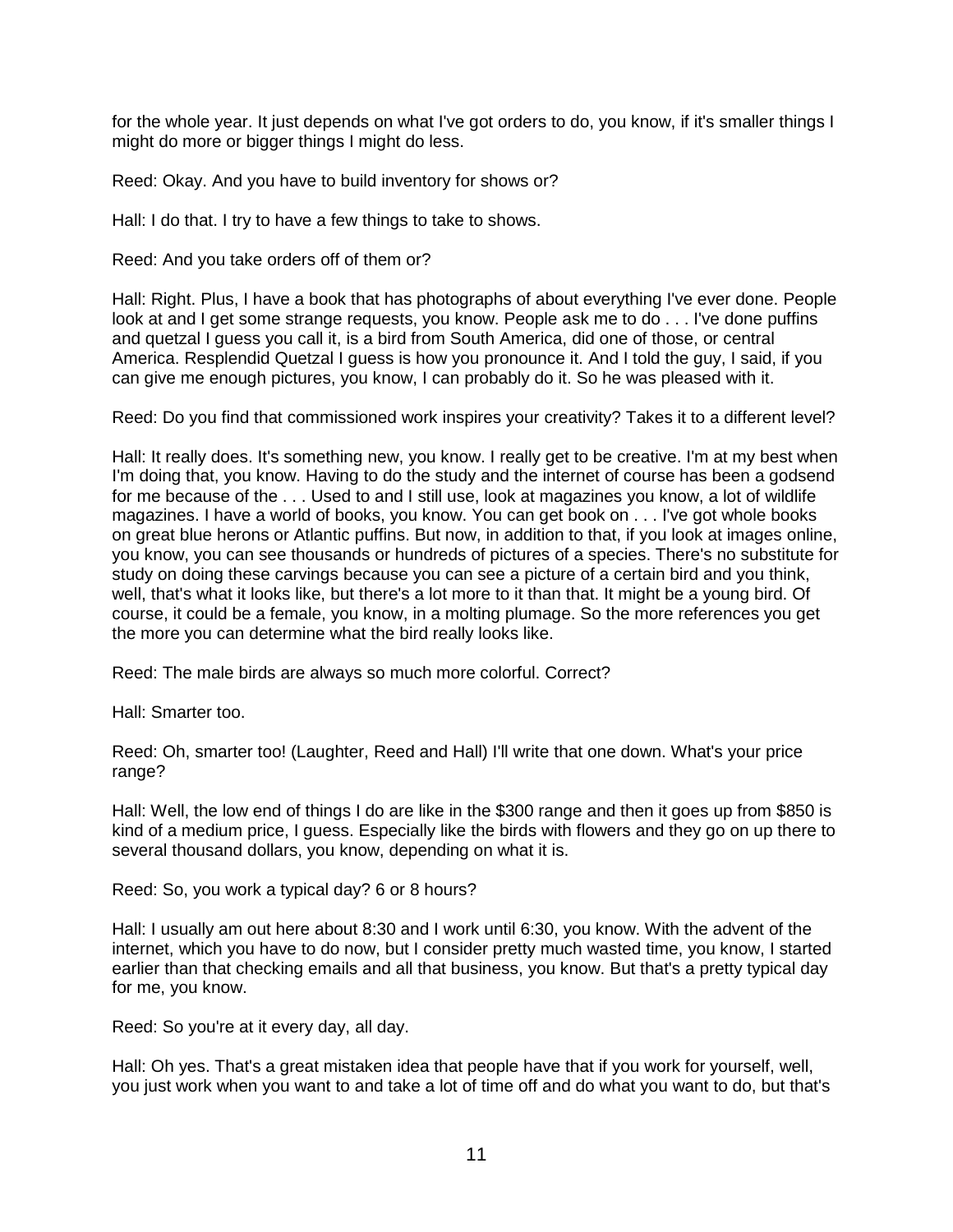just not the way it is, you know. If you're going to make a living, you've got to have enough selfdiscipline to put the hours in, you know, or you don't eat.

Reed: Have you ever taught classes or had an apprentice study under you?

Hall: No. I never have. That doesn't appeal to me. I'm so work focused, you know, I pretty much have to put the time in. I'm not interested in doing that.

Reed: Do you do any exhibits with your work?

Hall: I've done a few exhibits, you know, over the years, but mostly just do shows. I go to art and craft shows to market my work.

Reed: Is any of your work part of a permanent collection in a museum or gallery?

Hall: There are a few places where my work is collected like that. I guess, one of the best known one would probably be, a few years back I did a Christmas tree ornament for the White House for the Christmas tree at the White House and that goes in the permanent collection up there, you know.

Reed: Do you have private collectors or repeat customers?

Hall: Well, that's probably what's kept me going over the years, you know. Of course, just like in everything there's ups and downs in the work. Collectors are what has really kept me going, you know, because they have several pieces of my work. One that immediately comes to mind is some old friends of mine that now live in Arizona. My wife and I went out and visited them and stayed a few years ago and I was just trying to count how many carvings that I could see in their house and it was up around 24 that I could see, you know, and I knew that wasn't all of them.

Reed: That's a collection in itself.

Hall: Pretty good. Yea. They moved that collection from Louisville to Tucson.

Reed: Some of your carvings have been purchased and given to dignitaries. Can you talk a little bit about that?

Hall: Well, early on, after the Craft Market got to be so popular, the governors for a few generations there . . . whatever you want . . . administrations I guess, they did give some of my ducks to heads of state and that kind of thing as gifts, you know. I didn't always know where they were going, you know, I have a few photos. Sometimes they would send me a photo. I guess the one photo that I have, I assume it was when they were negotiating for the Toyota plant in Georgetown. They gave one of my ducks to one of the heads of the company there. They gave one to Arm & Hammer who was a big art collector back in the day. Someone told me one they gave one to the Queen of England and ambassadors. I really don't know all of that, you know, where they went. They did give them on a pretty regular basis for several years.

Reed: You have talked earlier a little bit about Phyllis George Brown and how she got the movement started, the appreciation of Kentucky crafts. Did she also collect your work?

Hall: She did. She bought several pieces from me. She gave some of them as personal gifts. She was a real jewel to us, you know. One thing she did that I thought was, you know, above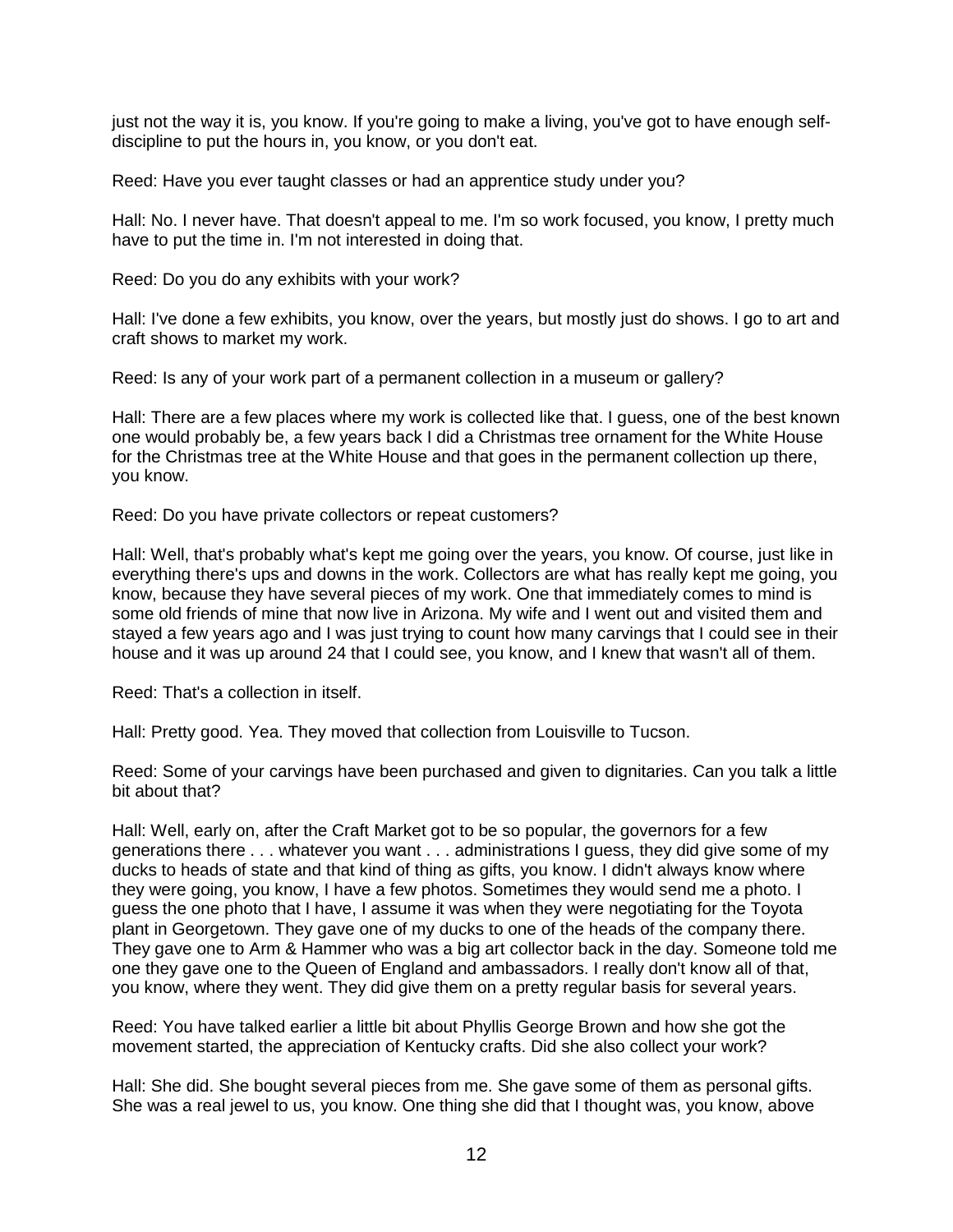and beyond. During Derby time, you know, they have a lot of Derby parties, you know and those are always filled with celebrities and she would have one. They lived at Cave Hill in Lexington, which is an old mansion there and she would invite some of us to come over there during that Derby party. It would be the day after the Derby and just set up like out in the yard or whatever and I met a lot of people there. Some that come to mind, let's see, Henry Kissinger. I sold some ducks to Larry Hagman, which was a big star at that time. Dallas. Kenny Rogers.

Reed: Country music.

Hall: Yea. And Gregory Peck was there one time. You just never knew. Walter Cronkite, he didn't buy anything from me, but I remember talking to him. Andy Warhol was there once, you know, he was a pretty good artist, or well-known artist. (Laughter, Reed)

Reed: Make that distinction. That's personal opinion. (Laughter, Reed)

Hall: Well, a lot of different people, you never know who was going to be there. And the thing was, she treated us like we were one of the guests, you know. She wanted to know about our comfort, make sure we got something to eat and it was just super nice of her. She didn't have to do that. I sold a lot of work there. I sold a bunch of things to Ed McMahon, he was there on a regular basis. I sold some work to him. I can't think of all of them, but that was another big bonus for me, you know.

Reed: Now, did she also start what they called the Kentucky Museum of Arts and Crafts? No, the Kentucky Arts Foundation out of Louisville?

Hall: She was instrumental in it. There was a couple there that was very interested in it. Alfred Shands and his wife. Maybe her name was Mary Shands and they bought work from me early on. In fact, there's probably a few of those pieces in that foundation yet, that they bought from me. But they were super nice people, they really were instrumental in that. They had parties down there that were geared for selling the art, you know.

Reed: It's Al Shands. Mary and Al Shands have both deceased now and it's my understanding that he left his art collection to the Speed Museum. So you might want to check that out sometime.

Hall: Well, the things I was doing back then are pretty crude compared with what I do today, so if I could get them just to take my name off some of those. (Laughter, Hall)

Reed: You do find that over time you continue to improve when you look back at something you did years ago and you think, "I haven't changed" and then you see an old piece and it embarrasses you sometimes.

Hall: Right. Exactly.

Reed: Yea. I know exactly what you're saying on that. Have you been published in any books or publications?

Hall: Well, Phyllis George did a book in the early '80s where she went around and interviewed, maybe it was late 80s, I forget.

Reed: Mid-eighties.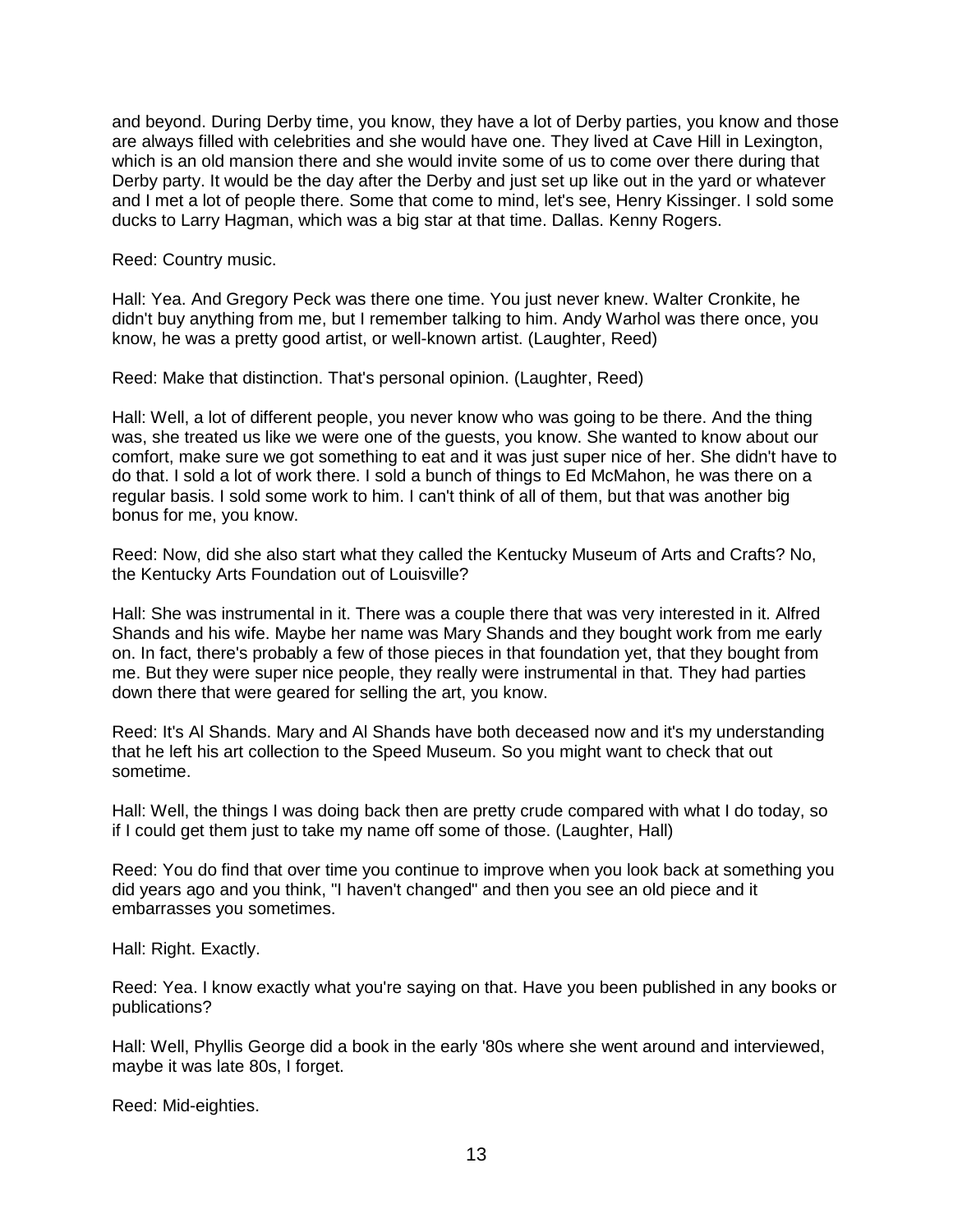Hall: Mid-eighties? Which, I know you're in that, Mary, but she came around or sent somebody around in some cases and interviewed and did a story and some photos on different craftspeople in Kentucky. I guess that was a major one I was in and since that time, you know, back when she was really promoting things, I think I have an article, there was a picture of one of my ducks in Redbook or . . . I've kind of lost track of where . . . I've been in several Kentucky magazines and papers. One time I did an interview, it was a Kentucky . . . a home based business thing that they used to . . . In congress for support for home based businesses so I've been interviewed a few times. The latest and greatest, I guess, was Bluegrass Backroads. They came up a few years ago. A real nice story on me and my work. That's been a real positive thing for me. In this past year, the Herald Leader did a nice article on my work. It's kind of a bittersweet article, I guess. They did it because I was the last man standing was what they said. The original craftspeople. I was the last one that had been to all the shows, you know. I think it was 32 years or 33. 33 years and I'm the only one left that's left that's done all of them. I told them, I said, "Well, it shows that I'm probably the dumbest one of the bunch". (Laughter, Hall)

Reed: I think it speaks a lot about your dedication. 33 years in one show is a long time.

Hall: Well, it's an economic thing, with me. I've got to keep feeding my wife.

Reed: But it also shows that you're still successful and that's why you go back each year.

Hall: Well, it is and you know, I'm thankful for it. I probably haven't said enough about what that program has meant to me, because as you probably can tell, you know, I am not really very astute when it comes to marketing or social issues or anything like that. I'm pretty reclusive in a way. I'm a quiet guy. I like the woods and a lot of things that I don't understand and they help me about marketing, you know. That was, to me, a real government in action type thing because it wasn't only me, you know, there was a lot of people. I messed up early in life, I made some mistakes. I didn't get a good education and of course, as you well know, Eastern Kentucky is a great place to live but it's not exactly the land of opportunity, you know, there's not a lot of jobs floating around. So from what I learned from them, I was able to go on and do other shows. They taught me about presenting my work. I didn't have really any good ideas about that. And they were very nice about it, you know. Fran Redmon would say, "Now, Tim, you need to work on a booth" and she had insight there in how to present my work better, so they really, really helped me. So I've done shows like in Connecticut and those places and the network of people I met, just friends, the Connecticut show, you probably don't even remember this Mary, but you were the one that told me about that. You know, I wouldn't have gone up there. I mean I was scared to death, you know. I loaded that old station wagon up and the idea of being in New York traffic and when I saw that Tappan Zee Bridge, it was white knuckles.

## Reed: Bigger than the Irvine Bridge? (Laughter, Reed)

Hall: A little bit. I think it was about two miles long or maybe a mile and a half. It's like 8 lanes and I thought about the scripture of the bible about the quick and the dead. (Laughter, Reed) Up there you're either quick or you're dead, you know. But people up there treated me real nice and accepted my work real well. So that network and what I was trying to say is the networking with other craftspeople like you told me about that place, so, therefore I went up there, you know, so that helped me branch out. It's all been addition to allow me to make a living, you know.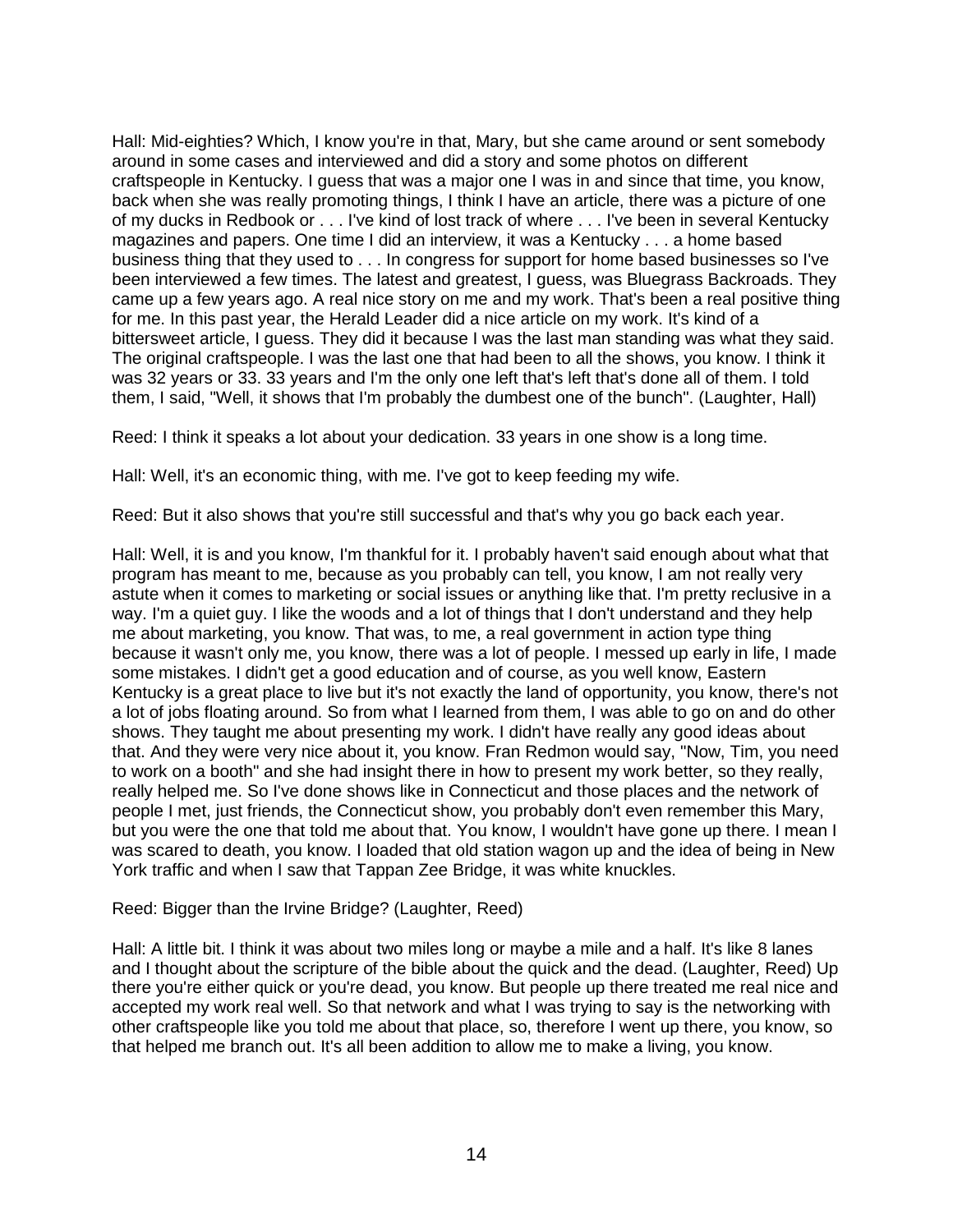Cameraman: We need to change tapes. Before I got a few seconds left on this. I just want to be quiet for a few seconds because I need the sound of the room. So I'll call it room tone. Ok that's good.

Reed: I love hearing the birds.

Hall: See, I can't hardly hear them anymore. My hearing's about shot.

Reed: Yea, well, I have Robin on a hearing aid but I've got to keep reminding him to wear it and then sometimes it doesn't seem to have any affect. (Laughter, Reed)

Hall: Well, he's just got selective hearing. I went with a guy, I went on a bird walk this year, have you ever been to that Mary Wharton, what is that . . . Cliffview?

Reed: Cliffview, yea. Wolf County.

Hall: No, this is over right across the place from Natural Bridge. Cliffview or something. Let's see what is the name of that? Anyway, they've got trees over there, they say 650 years old. But it is a woman that wrote the first, we used that book, I know you know her name. Mary Wharton Roger? They did the first books on like Kentucky wildflowers and things like that. It was published by the University of Kentucky.

Reed: Barbour did the wildflower book and then Tom Barnes has put out a more recent version of it.

Hall: Yea, but that Barnes guy and this Mary Wharton were coauthors. Anyway, I went over there to a bird walk they had this year and I was watching this Kentucky warbler and it wasn't very far away and that you could see it, singing its heart out and I couldn't hear a word of it, you know.

Cameraman: We're rolling.

Reed: Okay. Oh, we are rolling? Okay. (Laughter, Reed)

Hall: Oh, we are?

Reed: So this program you're talking about, this is Kentucky Crafted and that's part of the Kentucky Arts Council now?

Hall: It is. I think there were some kind of revisions up there and they may be blended them together, you know, but they're still on the job, you know and they still sponsor those shows and as we were saying, you know, 33 years now, they've been doing them. After a few years, they went from doing two shows a year to doing only one and for a long time it was in Louisville at the fair grounds and for the last, I guess 3 or 4 years it's been in Lexington and still a very viable program.

Reed: Are there any other arts and crafts organizations that you've been a member of and that have influenced you or helped you in any way?

Hall: Well, early on, I got in the Kentucky Guild and I wasn't real successful at those shows I did, but I'm sure part of that was because I really didn't know anything about marketing my work.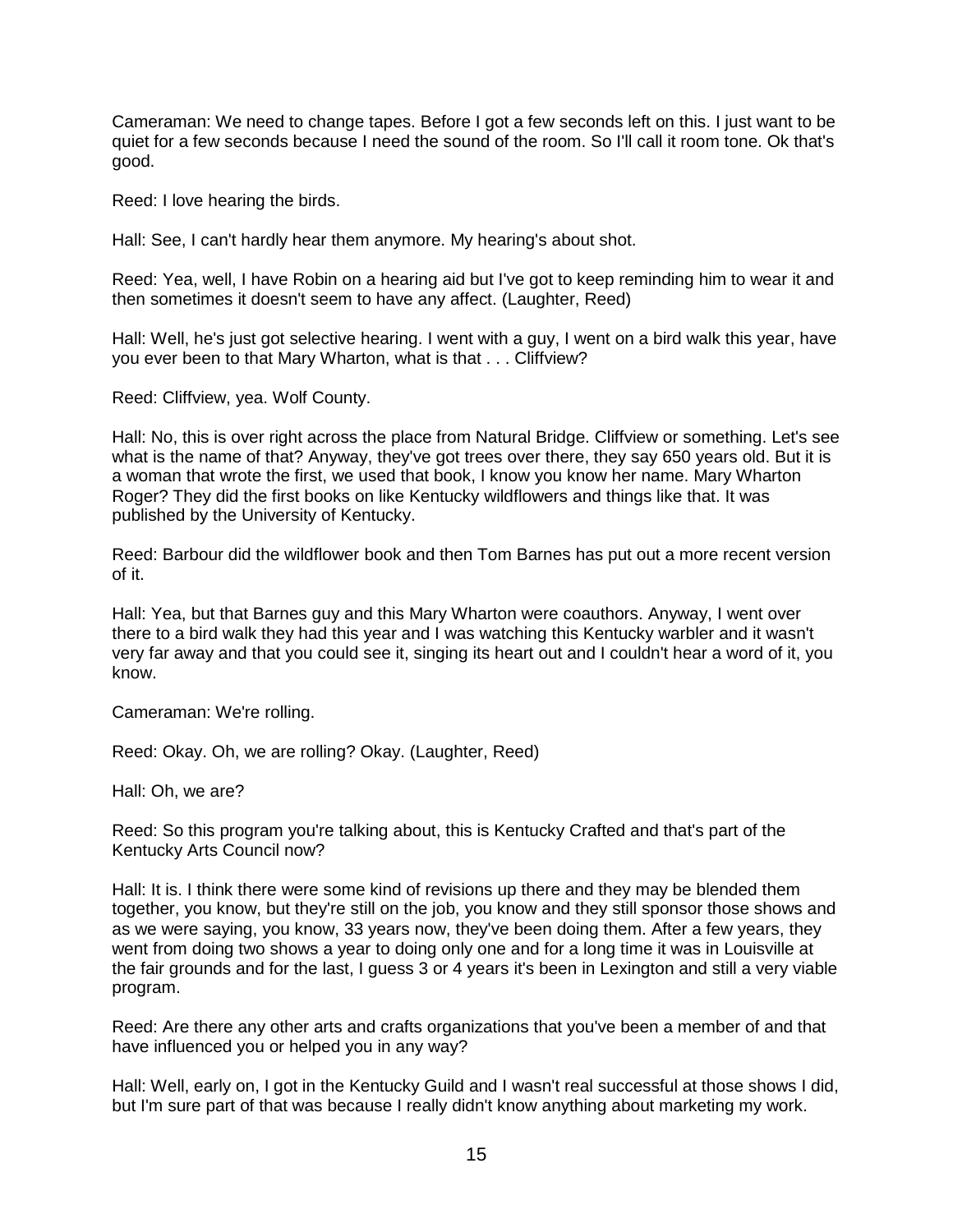The work was not what it is now, you know, so I probably didn't stay in it long enough to really get a good response there. And I am a member, now, a non-exhibiting member of the Southern Highlands Guild. I got in that Guild a few years ago, but other than those are the only . . . And of course the Kentucky program, I'm a member of that.

Reed: Have you found that it's been important to your work to be part of these organizations and the networking that it opens up for you?

Hall: Sure. That's the way you find out about different shows. Maybe you want to try and craftspeople . . . Artists and craftspeople have a network like you're saying. A camaraderie. I've never seen much of the mean spiritedness. People are wanting everybody to do well is my experience, you know. And they're willing to share the feedback on a show that they do or they're ready for you to go to. And some of them are very limited to who they'll take, but I've never had, you know, it's a juried process now, it takes so many artists, but I've never had anybody that, you know, was worried about them about them not getting in because so many other people were applying or anything. Everybody's always just been super nice about that.

Reed: I think it's important that you mention that, how arts and crafts people are out to help each other and it's just so different than what you experience in the corporate world, where it's all about the individual and not about the group or the occupation.

Hall: Well, I met some very interesting people, you know, kind of like a second family too and you really, probably don't see each other that much, but you know people would do anything to help you, you know, concerned about each other. It's a good thing to be a part of.

Reed: Are there any interesting stories that you'd like to share with us?

Hall: Well, you know, it always humbles me, you know, I have . . . Not to be boastful or anything, but I have sold work to some of probably the wealthiest people that you can think of, you know. I used to sell work on a regular basis, and I met him at Phyllis', the fellow that owned was the CEO of American Airlines, you know. But what really humbles me is there are other people that are not really wealthy people, but they appreciate the work so much, that it's probably, or undoubtedly a sacrifice for them to purchase it. But they do, because it means so much to them. (Laughter, Hall) I kind of hate to take money from people like that. I pretty much have to, but one of the stories that I've told before that I always like to remember is there was a lady that bought a little small loon from me one time and she gave it to her son and she called me one day and she was in 90s, you know. She was calling me Mr. Hall, you know. Real proper and everything. She was telling me that she had given that away. She had given that to her son. But she said, you know, she said, "I miss it". That's what she said, "I miss it". And she says, "Will you make me another one?" And she went on to say, now if I die before you get this done, my son ought to make good on it, you know. (Laughter, Reed) She wanted to make sure that I had got paid. That really touched me, you know, that it meant that much to her, you know. And I had a lady in Louisville and she was just, you know, not a wealthy person. I think it was her 20th, her and her husband's 20th wedding anniversary and she wanted a pair of bluebirds and it was pretty expensive and one of the birds was in flight and everything and she saved, you know, she talked to me like two years in advance about doing it and she saved the money up over that time, where she could get it before her anniversary. And then her husband wrote me a really nice letter about what it meant to him. So I really remember those things. And there's a few people here in town, you know, I hardly ever . . . You don't expect to sell much art in Eastern Kentucky. And that's not reflection on anybody other than most of us, myself included, have to take care of the practical aspects of life. We may appreciate art, but as far as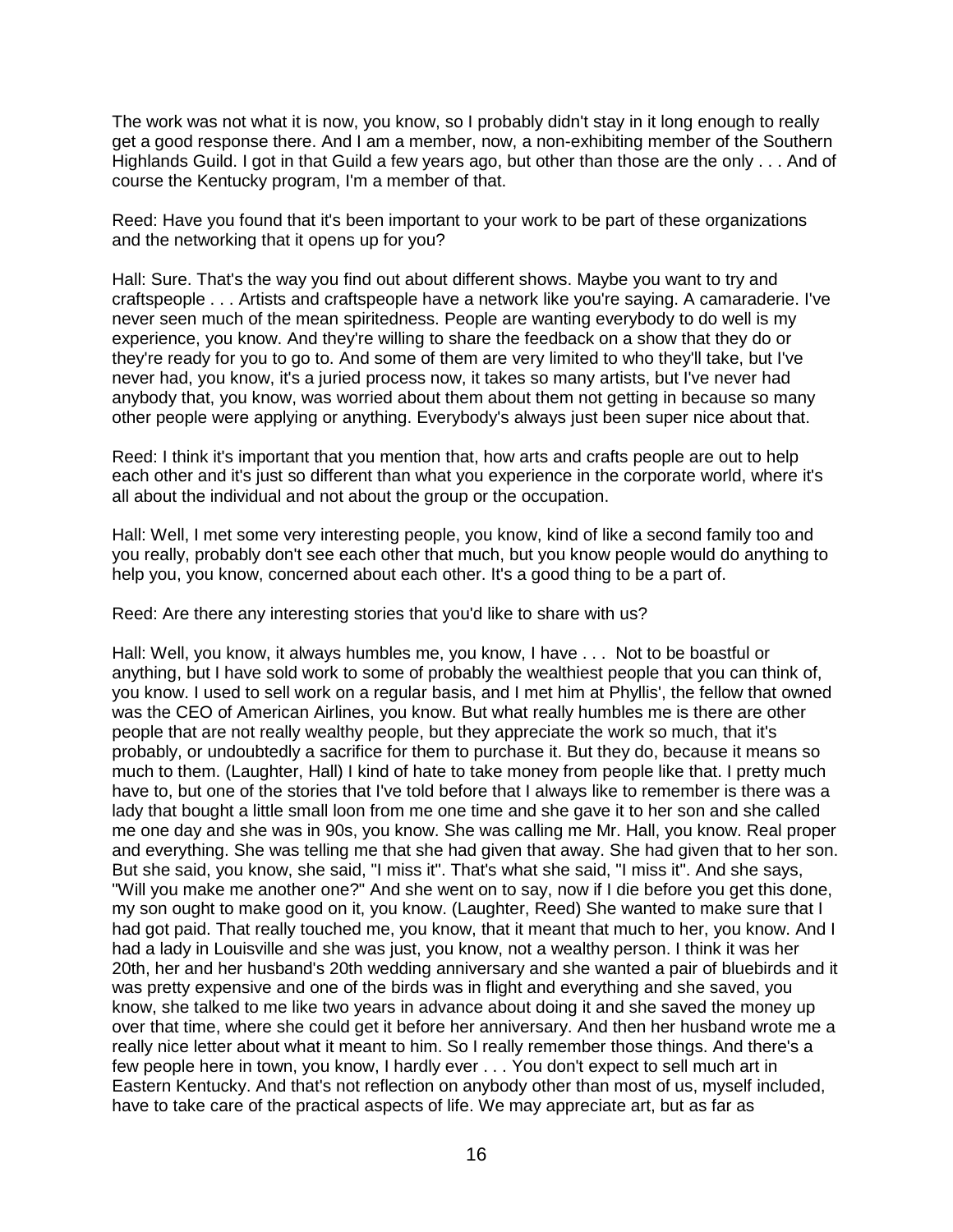purchasing a lot of it, we're just not, we don't have a lot of extra income for that kind of thing. But there are a few people here in the county that have bought some pieces from me over the years. That's meant a lot to me, you know, because they've known me all my life and they appreciate it enough to purchase it. It has value to them. That's something that's hard to overcome, especially it was hard to overcome for me early on, you know, because when you tell people you're going to be an artist, a woodcarver. First off, you don't call it an artist because they think you're getting uppity or something. (Laughter, Reed) You're just an old carpenter, which is fine with me. I'm glad to be a woodcarver, you know. I don't need any titles or anything like that. But people just don't understand it, you know. They think you're off base, don't know what you're doing, or something it wrong with you or something, you know. Because they aren't familiar with it or don't understand it, it's not real to them, you know. I'd been making a living doing this for several years. I was talking to you earlier about this. My father in law, they don't live here, but they live in Eastern Kentucky and he asked me one day if I had ever gotten a job. (Laughter, Reed)

Reed: A real job?

Hall: Yea. A real job.

Reed: You also mentioned earlier something about visiting a train here in Ravenna?

Hall: I do vaguely remember that, you know. That was, I guess, in the early sixties and there was a couple of cars. I guess they were converted Pullman cars or something, that the Kentucky Guild would pull off on a side track here and we'd walk down there from school and I remember walking through there and seeing things . . . I don't remember exactly what they were, probably baskets and weaving and more of the traditional crafts from the mountains. And I remember going to see that, you know, and that fascinating me. And I thought of something else, another thing early on. We took a field trip once to Bybee Pottery, you know. Which had been in existence since back in the 1850s. And actually, one of my great grandfathers had worked there, Bybee Pottery, you know. I remember watching people working with their hands. And then my grandfather, he was kind of a jack of all trades on doing things, you know. If he needed something or if something needed repair, he's just make it or repair it or fix it, you know. I guess I've got a lot of that in me, you know, the grandkids, if they tear something up, they say, "Pa can fix it" you know, regardless of what it is, whether I can or not. They believe I can, you know. They believe in me.

Reed: Is there anything that we've missed and not covered that you'd like to add?

Hall: Well, Mary, the only thing I can think of to tell you is, you know, I never can say this enough, but it's a reality for me. The turning point in my life was after I was married, you know, I got in church and got saved and it was an actual conversion for me. The bible talks about a new creature and I asked the Lord, you know, first off, help me raise my kids the way you'd want them raised. I studied the bible and I tried to pattern my life off of what I read in that bible and I asked the Lord, guide and direct me. You know what's in the future, you know what's best and I would have never, you know, I talked to a friend of mine recently, he drives back and forth from Lexington every day. He's my age. I've got more than one that does that and they're wore out with it. I had a lot of solutions in my mind. I thought, you know, I need to work on the railroad or something like that because that's what my dad did. Those guys that now are up in the retirement, they hate it, they hate what they've done all their lives. And I am so blessed and it's not because I'm smart, it's not because I'm a really gifted carver. I've learned a lot, you know, but I believe with all my heart that the Lord has made a way for me and I would have never quit